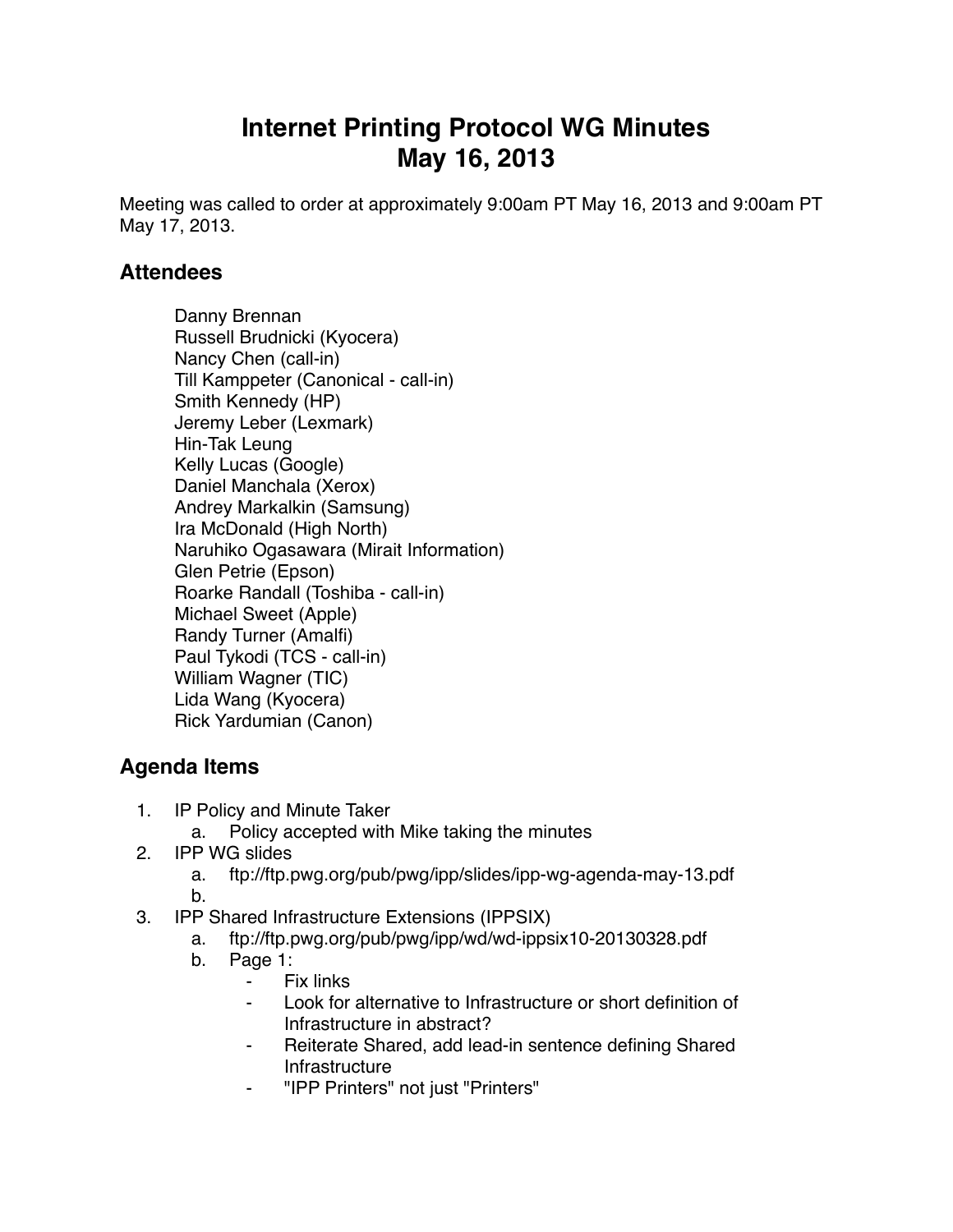- c. Section 3.2.x: Lost Connection exception
- d. Make separate Exceptions section in 3.x?
- e. Add informative references to RFC 2903+2904
- f. Section 1:
	- ⁃ Add roaming example
	- Add release printing example
	- Start with 2911, introduce terminology Logical Printer
	- Rehash 2911 IPP Printer definition and architecture, maybe include 2911 diagram and say we're extending it \*here\*
	- ⁃ "When the Printer is unable to initiate communications with the Output Device..."
	- "a gateway might use ..." (drop Printer)
- g. Section 2.2:
	- ⁃ Infrastructure Printer is associated with a Proxy, not the Output Device
	- Manager: change to Proxy, on behalf of one or more Output Devices
- h. Section 2.3:
	- AAA Framework: Third A is "accounting" not "access control", add reference to RFC 2903+2904
	- ⁃ Network Accessible: "directly with another over an Internet Protocol network"
- i. Section 3.1:
	- Fix "standard method of without"
- j. Section 3.2.5:
	- Reword without public/private key terminology, "Jane wants to print a document security without disclosing to the infrastructure printer", etc.
	- What does Jane want to do, not how she does it...
- k. Section 3.2.x:
	- Add remote monitoring/accounting use case for managed printing (need paper counts)
	- Add output device selection using UUID or geo-location
- l. Section 3.3:
	- Add "Definition of secure printing mechanisms WRT 3.2.5"
- m. Section 3.4:
	- ⁃ Reword #5 (define a section, etc..)
- n. Section 4:
	- Fix first paragraph style
	- ⁃ Delete extra copy of figure 1
	- ⁃ "Figure 1 A, B, and C graphically shows how the model can be applied."
	- Line 446: Output Devices' (plural)
	- Line 440-443: "to a traditional IPP Printer object, with the addition that a Client may query the status and capabilities of an individual Output Device".
	- Add figure showing 2911 model vs. proxy-only, reference in the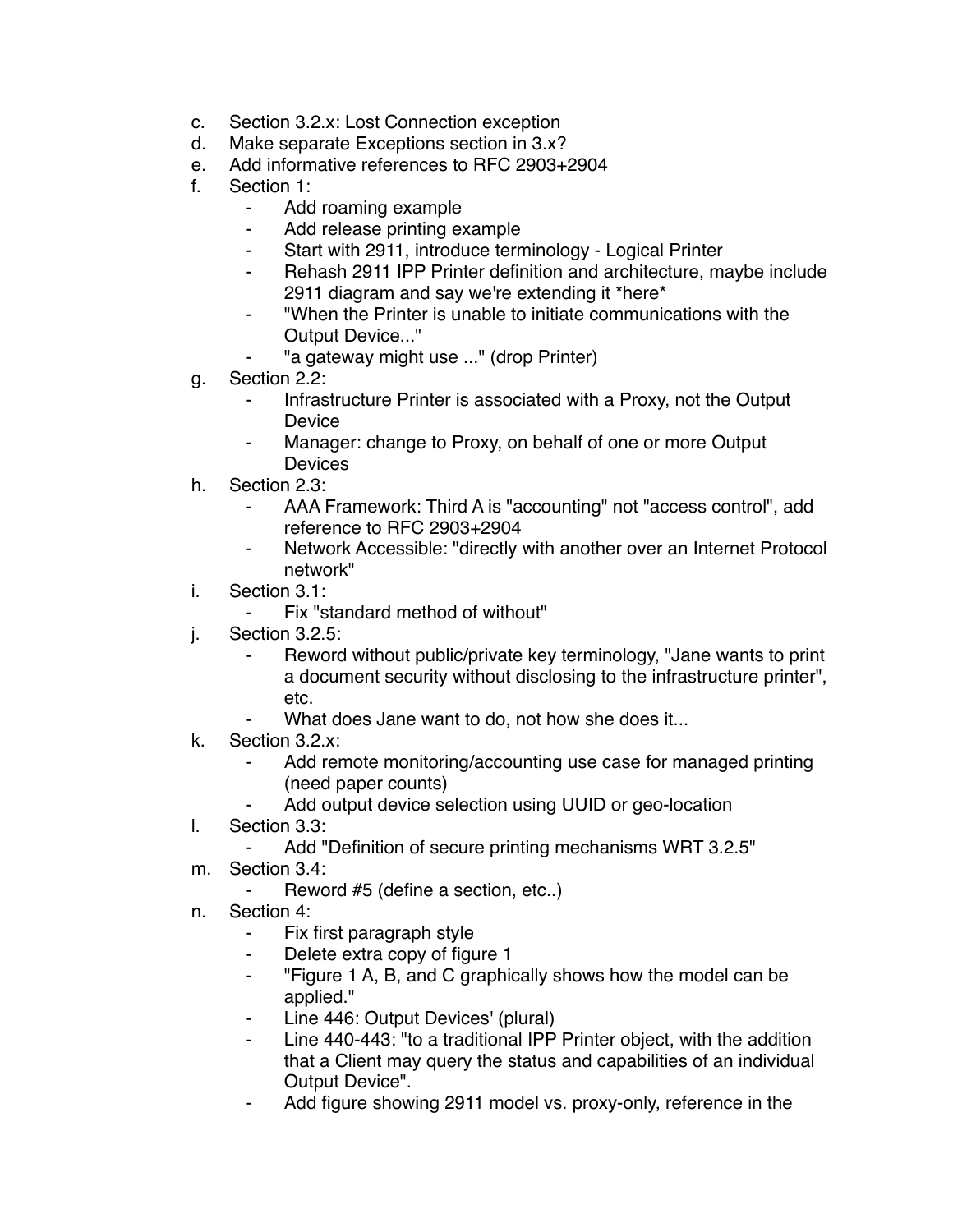proxy paragraph

- o. Figure 1:
	- ⁃ "Hosted" -> "Separate"
	- Move after text
	- ⁃ Update "Output Device may also be part of AAA Framework and Corporate Network"
	- ⁃ "IPP (IPPSIX)" for Manager -> Infrastructure Printer arrows
	- For Cloud (third) diagram, shrink AAA Framework box to cut through cloud so it is obvious that it is just the AAA for those three parties
	- ⁃ "Public Cloud"
		- Add A, B, C in the banners
- p. Page 16/Line 438: Fix AAA expansion (accounting, not access control)
- q. Figure 2:
	- ⁃ Show job-fetchable event notification from IP to Manager/proxy
	- ⁃ "Wait for Next Job" at bottom Get-Notifications
- r. Section 4.1:
	- Instead of "two copies", "one copy for itself and a copy for every output device associated with the IP"
	- ⁃ IP provides composite state/etc. to Client composed of the IP and output device attributes and values.
	- ⁃ Get-Output-Device-Attributes: Administrative
	- Get-Printer-Attributes: Add output-device/-uuid as filter/target
	- ⁃ "Clients that want to query the Output Device, e.g., to collect accounting metrics, determine geo-location, etc..."
	- Make it explicit which Printer is Infrastructure and which is composite
- s. Stopped before Table 1 in Section 4.1
- 4. IPP Self-Certification
	- a. ftp://ftp.pwg.org/pub/pwg/ipp/wd/wd-ippselfcert10-20130501-rev.pdf
	- b. Machine-readable format: plist
	- c. Q: What about test tools?
		- A: will provide an archive in the same directory containing all of the tools (minus any OS dependencies such as WS-Discovery test tool, etc.)
		- Also have page/file with links to specs, maybe an archive of all the dependent specs
	- d. Q: What about re-certification against new versions?
		- A: Registration of results will include version and which options are supported
	- e. Q: Who will be responsible for maintaining the registration page?
		- A: PWG webmaster? New official PWG position (after secretary)
	- f. Q: What about certifying against an older version of the manual?
		- A: Allow a grace period (6 months?) to use older versions
	- g. Q: What about conformance levels?
		- A: One level, tests adapt to what is reported by the printer. Vendor only reports features that are supported via IPP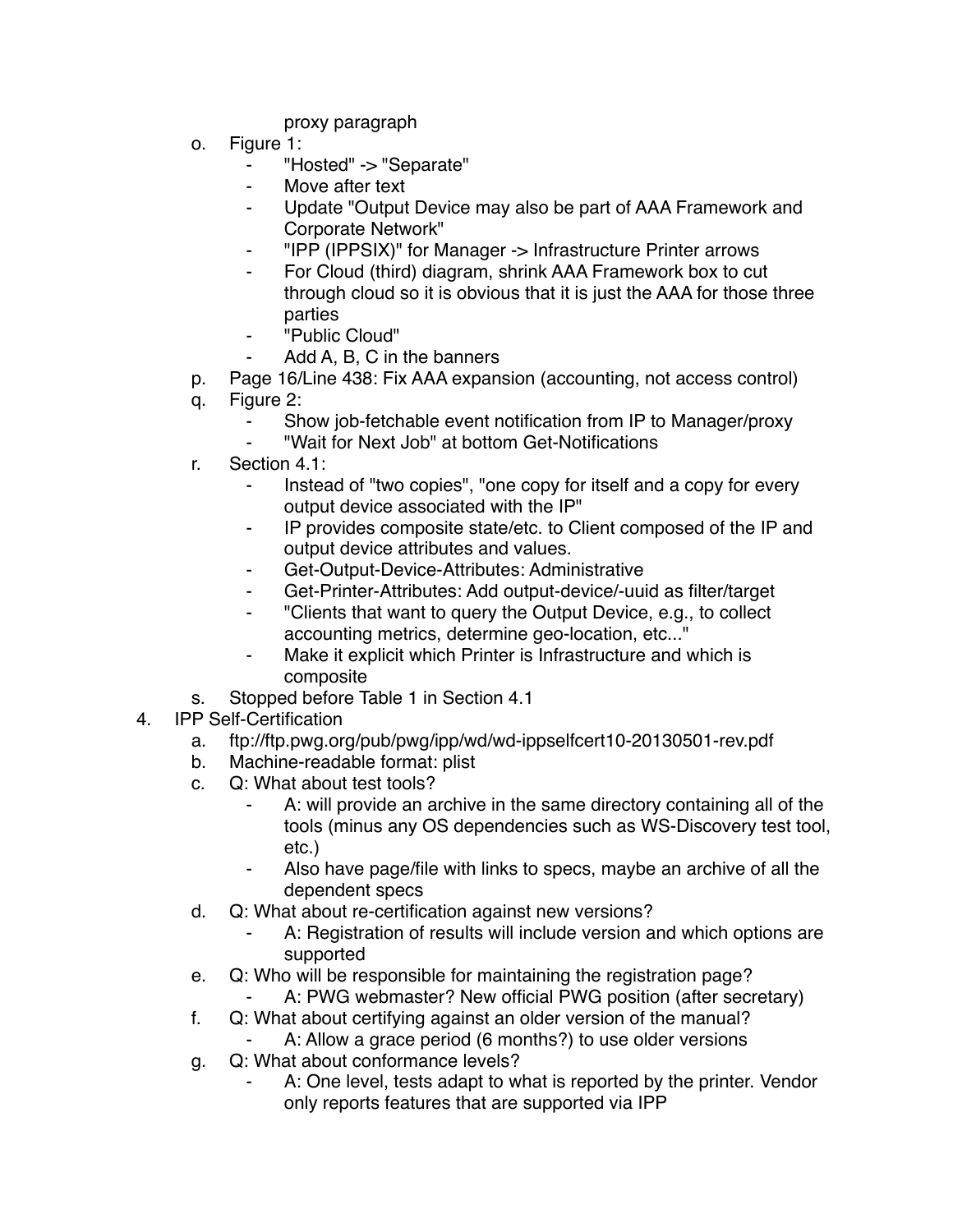- h. Q: What about web site, will customers be able to look up printers by features, vendor, etc?
	- A: Yes, will make it searchable/filterable, mobile enabled
- i. Q: What about updates to the IPP Everywhere spec?
	- A: Yes, major update of self-certification spec
- j. Q: What about review/approval of tools?
	- ⁃ A: Include beta testing in the last call results
	- ⁃ Beta/release candidate tools are included in last call prep
- k. Q: Is this really a best practices document? Seems like we need prototyping
	- A: Change from Best Practice to Standards Track
	- New document series: 5111.x
- 5. IPP Best Practices
	- a. ftp://ftp.pwg.org/pub/pwg/ipp/wd/wd-ippbestp10-20130513-rev.pdf
	- b. TItle: IPP/2.0 Implementers Guide (title page and second page)
	- c. Abstract: Updates and extends RFC 3196 for IPP/2.0
	- d. This is a PWG working draft (not a best practice)
	- e. wd-ippig20-yyyymmdd.docx/pdf
	- f. Add normative reference to RFC 3196
	- g. Break up into Client and Server sections
	- h. Server:
		- ⁃ printer-icons and other URIs need to point to locations that are accessible, even if the embedded web server is disabled
	- i. Include use of italics for editorialisms in introduction (why they are in italics)
	- j. Section 5.1:
		- ⁃ Clients should not supply application/octet-stream (holdover from "IPP as an alternative to port 9100"
		- ⁃ "correct value of document-attribute value"
		- Printer sets document-format-actual to report detected MIME media type
	- k. Section 5.2 rationale:
		- media-col provides finer control over media
		- ⁃ media-col.media-size avoids floating point math issues of converting to/from PWG size name, media-size is integers
		- Printer: needs to allow for some slop in media-size off-by-one should not cause a media matching error
	- l. Section 5.3:
		- finishings-col is not a best practice
		- ⁃ Only when mapping from JDF or other rich job ticket formats
		- ⁃ Need to standardize finishing-template values
			- ⁃ Action: Mike and Ira to propose finishing-template solution
		- Possibly just add "I type2 keyword" to definition to allow for keywords based on enum registry for finishings
		- Action: Mike to add finishing-template-supported (1setOf name(MAX)) Printer attribute to registry
	- m. Section 5.x: Add multiple-document-handling and job-collate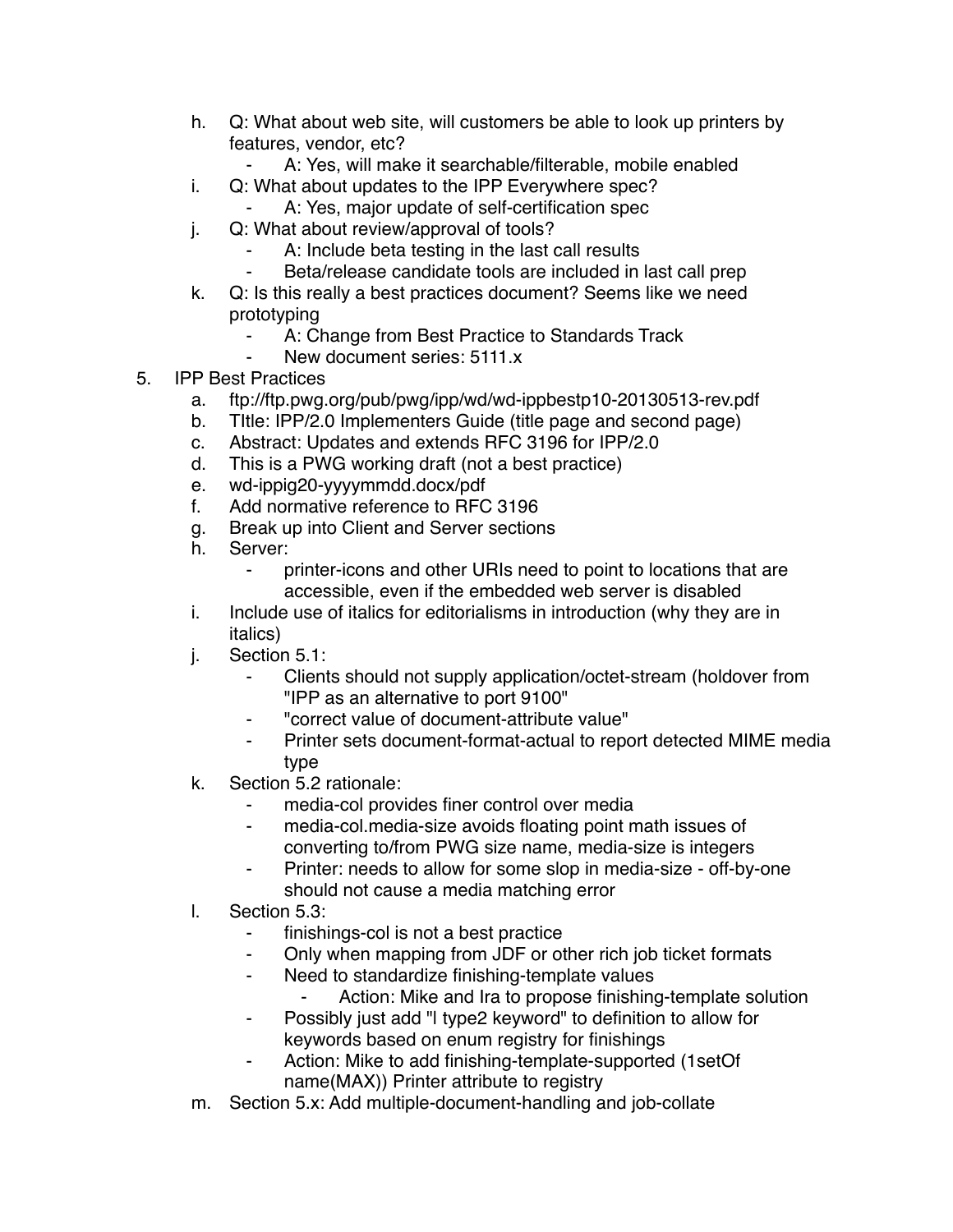- ⁃ Discuss use of multiple-document-handling for collation instead of job-collate because job-collate does not address number-up, finishings, sides, etc.
- n. Section 5.x: Add explicit orientation-requested
	- Use portrait or landscape as appropriate
	- Client provides all pages in the correct orientation for the media
- o. Go through all IPP Everywhere attributes and note any issues
- p. Section 5.4:
	- Discuss on mailing list/concall
- q. Section 5.x: General
	- Note that -default values may not be bound to a job until print time, so there may be different defaults at time of print vs. time of submission/creation
	- xxx-actual reports the default values assigned
	- For printers, best practice is to bind defaults to xxx-actual attributes in the job at time of creation
- r. Section 6.1:
	- Mention 417 Expectation Failed, re-send without Expect header
	- Section: return status code 100 if the client can continue as-is
- s. Section 6.x: Add subsections for each field that is discussed in IPP/2.0 and IPP Everywhere
- t. Security Considerations
	- Reference existing specs
	- ⁃ Maybe use subsections for Client vs. Printer
	- ⁃ E.g. support TLS and cert validation
- u. Add I18N considerations section
	- Maybe use subsections for Client vs. Printer
	- ⁃ Clients use and printers supply localization catalogs

## **Next Steps / Open Actions**

- Next IPP conference calls are June 10 and June 24, 2013 at 3pm ET
- Continue discussing IPP Everywhere self-certification
- Continue reviewing IPP Best Practices
- Action: Mike to change IPP Manager to IPP Proxy in IPPSIX
- Action: Mike and Ira to propose finishing-template solution
- Action: Mike to add finishing-template-supported (1setOf name(MAX)) Printer attribute to registry
- Action: Mike to send IPPS rationale text and IPPS DNS-SD registration to Ira (PARTIAL)
- Action: Mike to post IPP WG last call of Paid Printing (DONE)
- Action: Ira to capture job terminating state wording from IPP FaxOut for SM FaxIn (PENDING)
- Action: Mike to setup certification mailing list on new server (PENDING)
- Action: Ira to update milestones and add new documents to IPP WG charter (PENDING)